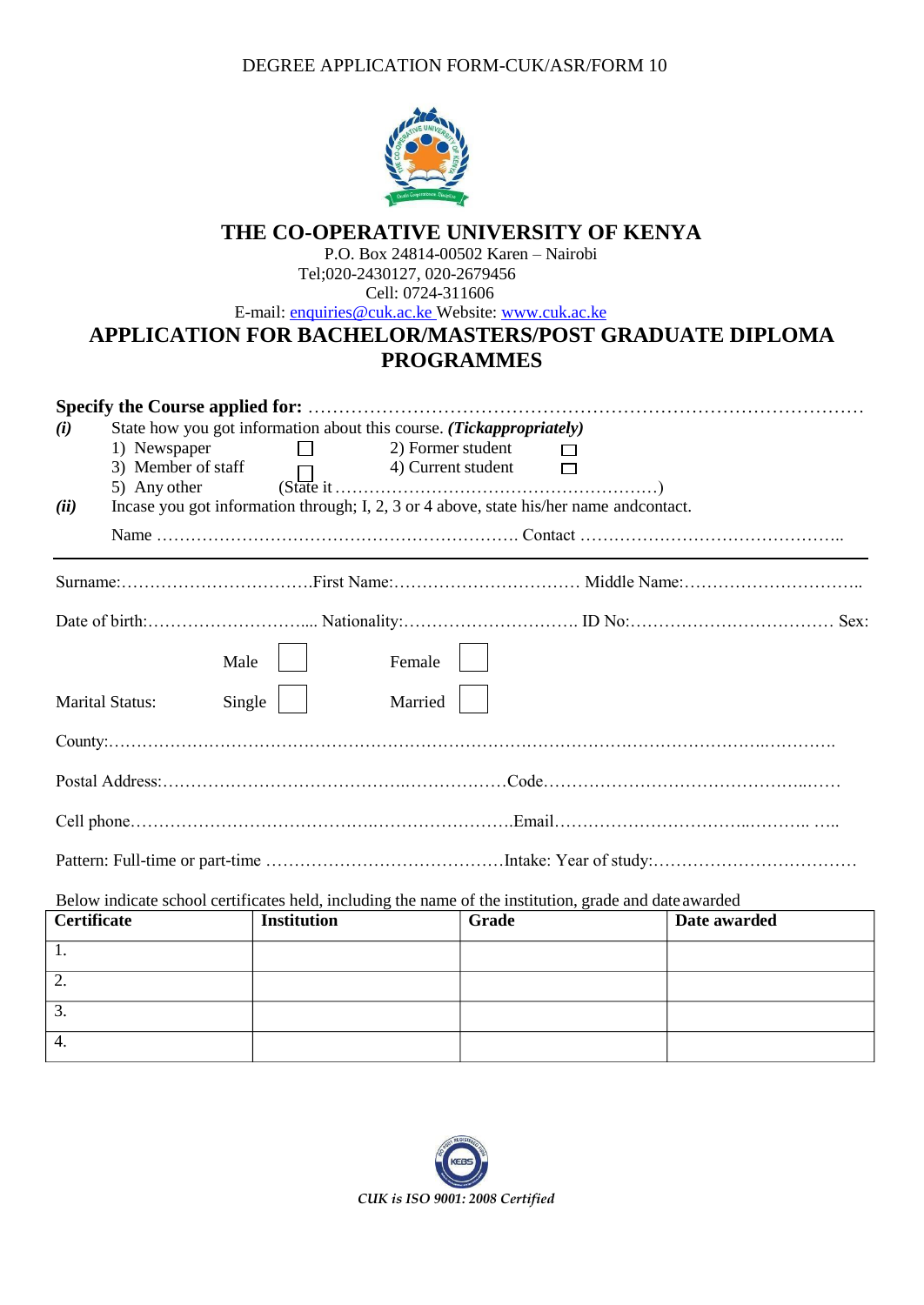#### DEGREE APPLICATION FORM-CUK/ASR/FORM 10

Other post-school or professional qualifications (if any)

| <b>Name of Certificate</b> | <b>Institution</b> | Grade | <b>Duration</b> |
|----------------------------|--------------------|-------|-----------------|
| . .                        |                    |       |                 |
| ◠<br>∠.                    |                    |       |                 |
| J.                         |                    |       |                 |
| 4.                         |                    |       |                 |

Current employment: Please give brief details of relevant past and current employment with date or attach C.V.

| <b>Employment (Position)</b> | Organization | <b>Date</b> |
|------------------------------|--------------|-------------|
| . .                          |              |             |
| ി<br>٠.                      |              |             |
| $\mathbf{r}$<br>υ.           |              |             |
| ┭.                           |              |             |

**Fees:** Who will be responsible for the payment of your fees? Self ( ) Other ( ). If other than yourself, please state your sponsor: Name:…………………………………………. Relationship:…………………………………................

Address:………………………………………………………. Telephone:………………………………………………

Names and addresses of at least two senior persons acquainted with your academic work, who may be asked to write on your behalf about your academic fitness and general suitability to undertake this course.

| $\mathbf{i}$<br>$\overline{ii}$ |                                                                                                     |
|---------------------------------|-----------------------------------------------------------------------------------------------------|
|                                 |                                                                                                     |
|                                 |                                                                                                     |
| iii)                            |                                                                                                     |
|                                 |                                                                                                     |
|                                 | Name and address of nearest relative, person or agent who should be contacted in case of emergency: |
|                                 |                                                                                                     |

| <b>Fees payment through payroll (for CUK staff only)</b> |  |
|----------------------------------------------------------|--|
|                                                          |  |

I authorize the University to deduct from my salary Kshs……………………… in………………………………… Installments with effect from……………………………………………………………………………................